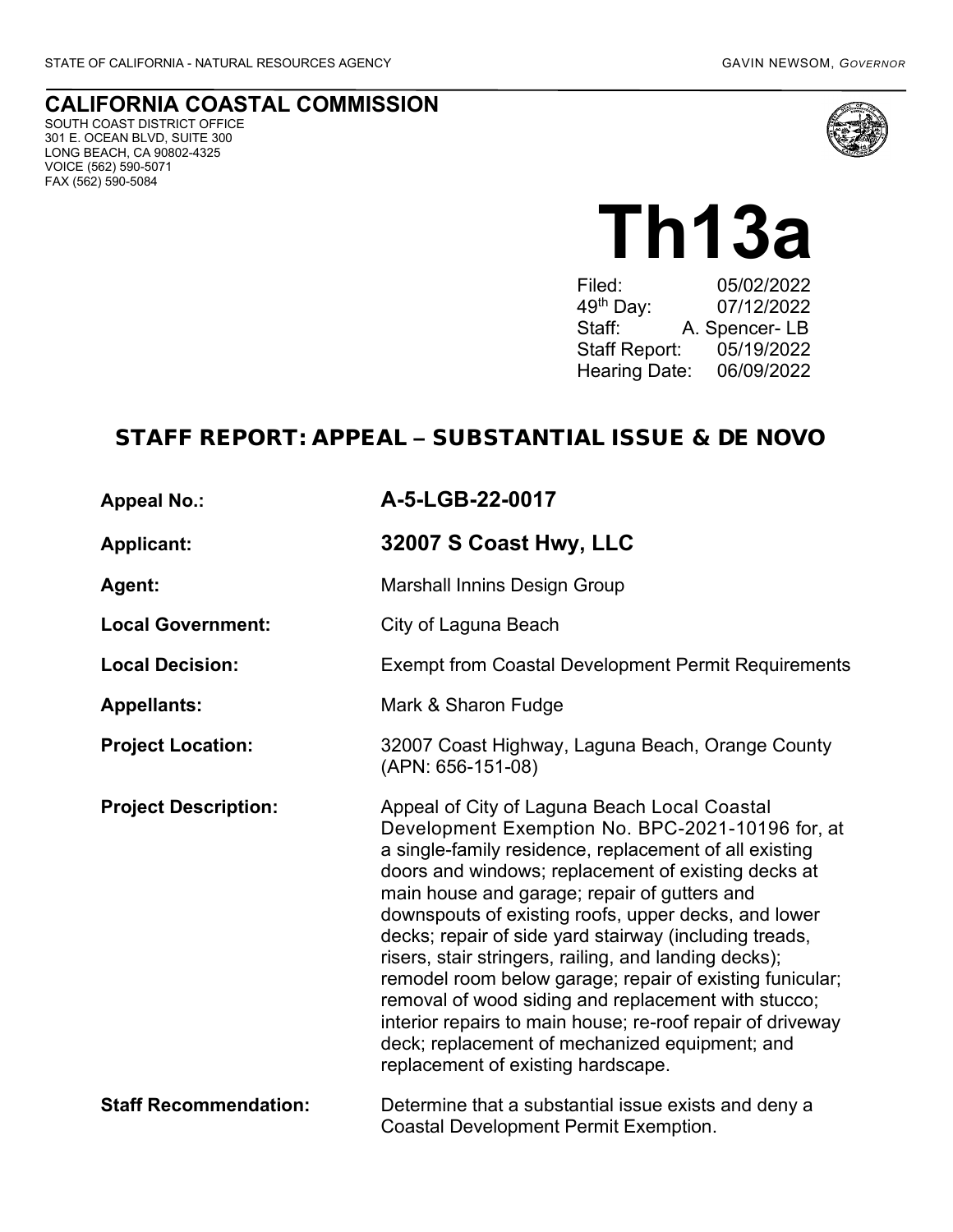**IMPORTANT HEARING PROCEDURE NOTE:** The Commission will not take public testimony during the "substantial issue" phase of the appeal hearing unless at least three Commissioners request it. If the Commission finds that the appeal raises a substantial issue, the "de novo" phase of the hearing will follow, during which the Commission will take public testimony.

### SUMMARY OF STAFF RECOMMENDATION

The City's action on Local CDP No. BPC-2021-10196 authorized, at a single-family residence, replacement of all existing doors and windows; replacement of existing decks at main house and garage; repair of gutters and downspouts of existing roofs, upper decks, and lower decks; repair of side yard stairway (including treads, risers, stair stringers, railing, and landing decks); remodel room below garage; repair of existing funicular; removal of wood siding and replacement with stucco; interior repairs to main house; re-roof repair of driveway deck; replacement of mechanized equipment; and replacement of existing hardscape.

The project site is a flag-shaped, 12,410 sq. ft. lot that is developed with a single-family residence near the toe of the bluff, a detached two-car garage located at street level at PCH, and a funicular that runs between the garage and the residence up the slope **[\(Exhibit 1\)](https://documents.coastal.ca.gov/reports/2019/11/W21b/W21b-11-2019-exhibits.pdf)**.

The project site shares a bluff slope with a neighboring parcel at 32005 Coast Highway (which the project site abuts on the east and the north). The 32005 Coast Highway lot is located at the top of the slope (adjacent to PCH), whereas the project site is located at the bottom of the slope. The slope that connects the two properties has been subject to erosion for decades. According to City records and previous geologic reports, the slope has been repeatedly impacted by unpermitted grading, erosion and debris flow.

Staff recommends that the Commission determine that a **substantial issue exists** with respect to the grounds on which appeal number A-5-LGB-22-0017 has been filed for the following reasons: the project is located seaward of the coastal bluff edge for the site, as determined by the Commission's staff geologist. According to Title 25 Policy 25.07.008 (part of the City's certified Implementation Plan), improvements to single-family residences are not exempt if the residence is located within 50 ft. of the coastal bluff edge. Likewise, the proposed repair and maintenance would not be eligible for an exemption pursuant to Section 25.07.008(A)(3)(d). This section states that repair and maintenance actions located within 50 ft. of a coastal bluff edge are not exempt from CDP requirements if the proposed work includes temporary or permanent placement or removal of any solid material, the temporary or permanent presence of mechanized equipment, or the outdoor storage of construction materials. The proposed repair and maintenance actions would include removal and placement of solid materials and mechanical equipment along a coastal bluff face, and there is no evidence that work has been planned to be completed with only hand tools, which would thus preclude the project from being eligible for a CDP exemption.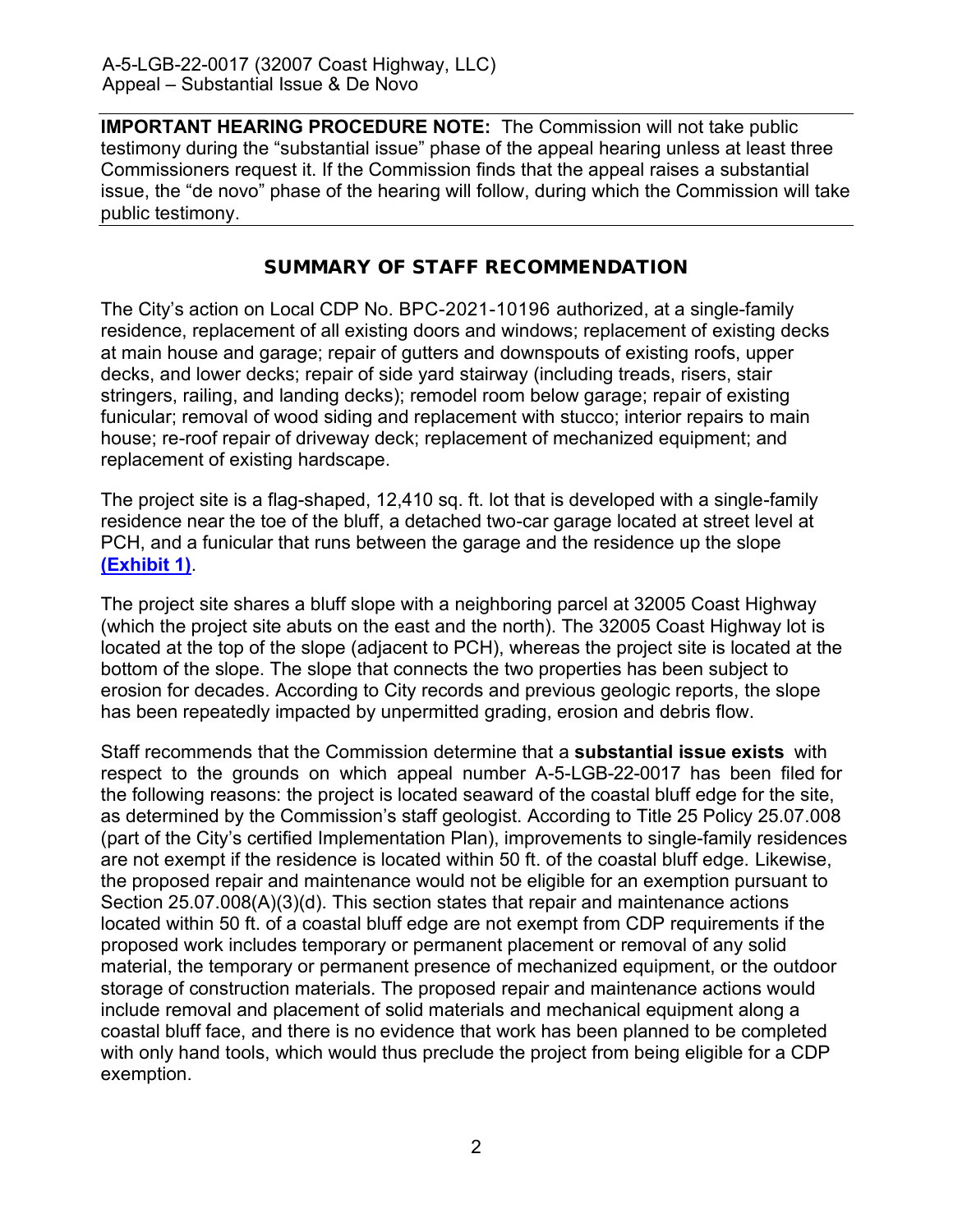Some repair and maintenance of the subject site may be authorized pursuant to a coastal development permit issued by the City of Laguna Beach, and must be planned in conjunction with proposed development on the same site (slope stabilization) which has been appealed to the Commission under Appeal Nos. A-5-LGB-20-0058 and A-5-LGB-20- 0059.

For the reasons stated above, Commission staff also recommends that, after a public hearing, the Commission **deny a Coastal Development Permit Exemption**. The Motion and resolution can be found on Page 4 of the staff report.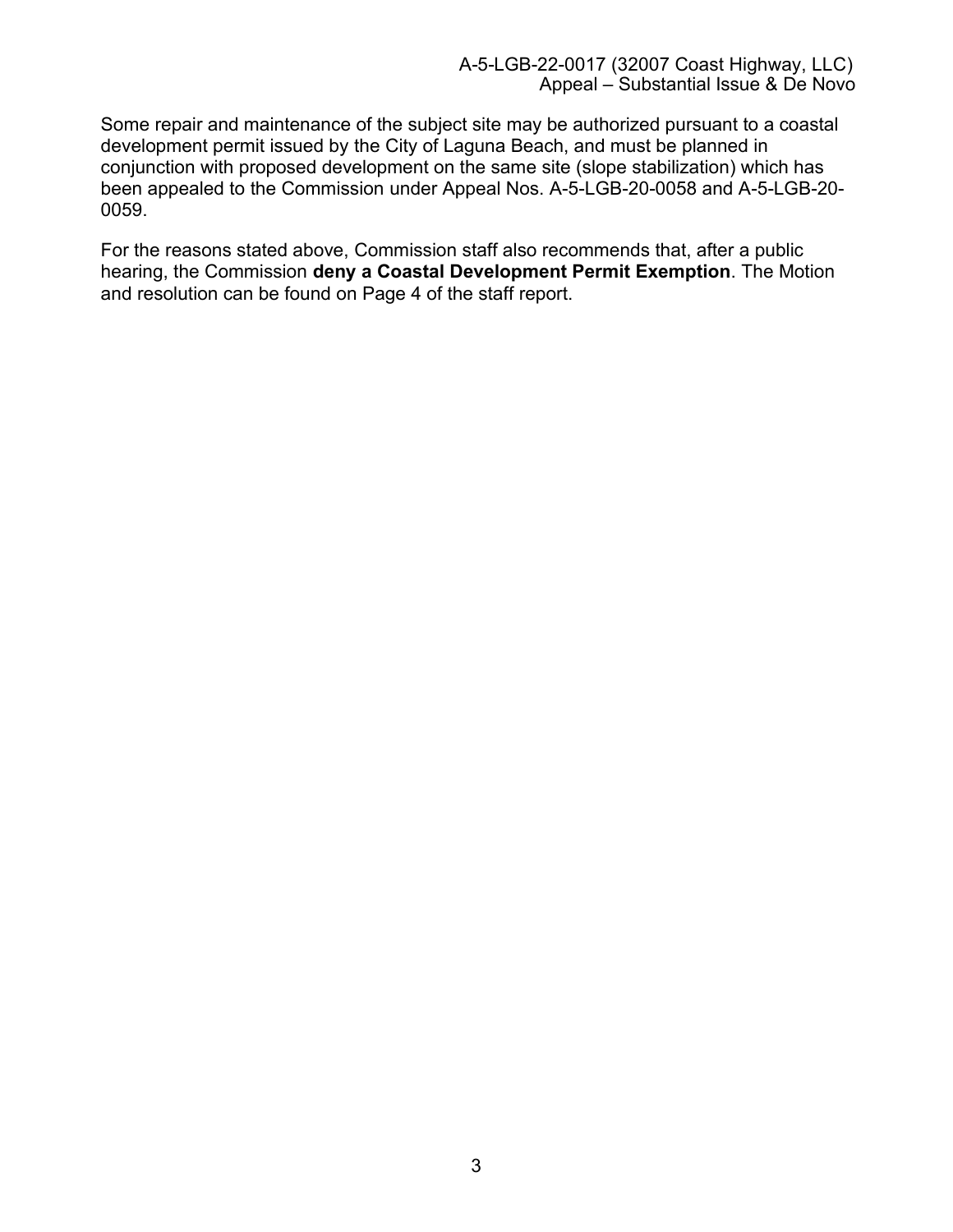# TABLE OF CONTENTS

| V. FINDINGS AND DECLARATIONS - SUBSTANTIAL ISSUE             |  |
|--------------------------------------------------------------|--|
|                                                              |  |
|                                                              |  |
| C. FACTORS TO BE CONSIDERED IN SUBSTANTIAL ISSUE ANALYSIS 10 |  |
|                                                              |  |
| VI. MOTION AND RESOLUTION - CLAIM OF EXEMPTION 16            |  |
| VII. FINDINGS AND DECLARATIONS - CLAIM OF EXEMPTION 16       |  |
| A                                                            |  |
| B.                                                           |  |
| APPENDIX A - SUBSTANTIVE FILE DOCUMENTS 17                   |  |
|                                                              |  |

### **[EXHIBITS](https://documents.coastal.ca.gov/reports/2017/8/w12a/w12a-8-2017-exhibits.pdf)**

Exhibit 1 – Project Location [and Vicinity Map](https://documents.coastal.ca.gov/reports/2022/6/Th13a/Th13a-6-2022-exhibits.pdf) [Exhibit 2](https://documents.coastal.ca.gov/reports/2022/6/Th13a/Th13a-6-2022-exhibits.pdf) – Appeal Exhibit 3 – [City's CDP Exemption No. BPC-2021-10194](https://documents.coastal.ca.gov/reports/2022/6/Th13a/Th13a-6-2022-exhibits.pdf)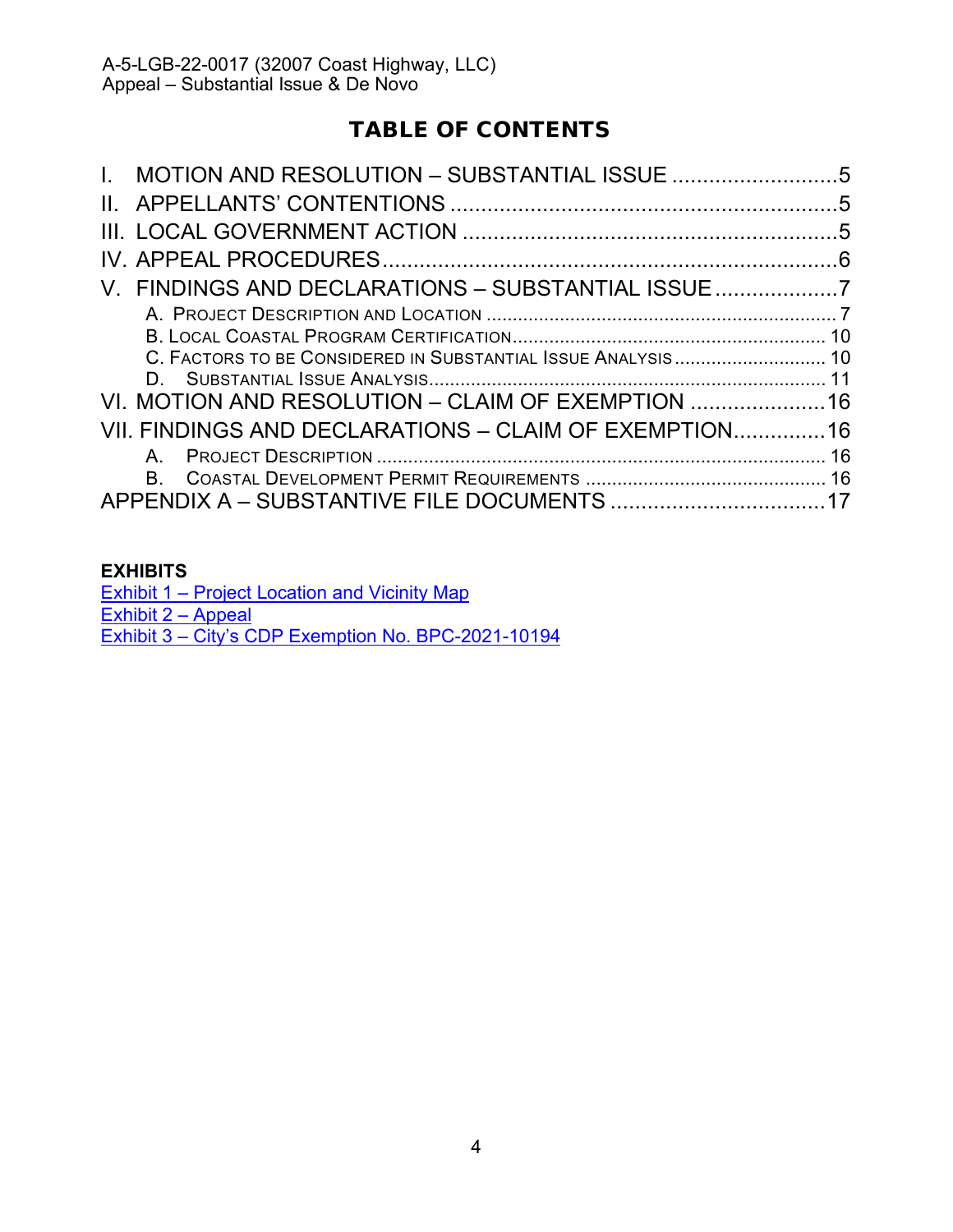# <span id="page-4-0"></span>**I. MOTION AND RESOLUTION – SUBSTANTIAL ISSUE**

**Motion:** I move that the Commission determine that Appeal No. A-5-LGB-22-0017 raises NO Substantial Issue with respect to the grounds on which the appeal has been filed under § 30603 of the Coastal Act.

Staff recommends a **NO** vote. Following the staff recommendation on this motion will result in the Commission proceeding to conduct a de novo review of the application, and adoption of the following resolution and findings. Conversely, passage of this motion will result in a finding of No Substantial Issue and the local action will become final and effective. The motion passes only by an affirmative vote of the majority of the appointed Commissioners present.

**Resolution**: The Commission hereby finds that Appeal No. **A-5-LGB-22-0017**  presents a **SUBSTANTIAL ISSUE** with respect to the grounds on which the appeal has been filed under Section 30603 of the Coastal Act regarding consistency with the certified Local Coastal Plan and/or the public access policies of the Coastal Act.

# <span id="page-4-1"></span>**II. APPELLANTS' CONTENTIONS**

The Commission received a Notice of Exemption for City of Laguna Beach Exemption Request No. BPC-2021-10194 on April 18, 2022. The exemption approves repair and maintenance of, and improvements to, a single-family residence on an ocean-fronting, blufftop property.

On May 2, 2022 , Mark and Sharon Fudge filed an appeal of the City's CDP Exemption determination **[\(Exhibit 2\)](https://documents.coastal.ca.gov/reports/2022/6/Th13a/Th13a-6-2022-exhibits.pdf)**. The appellants contend that the proposed project does not meet the LCP requirements for a CDP exemption for the following reasons:

- 1) The subject residence is located entirely beyond the bluff edge, as determined by the Commission's staff geologist during a previous appeal on the site (A-5- LGB-19-0193).
- 2) It is unclear whether the proposed scope of work meets or exceeds the 50 percent threshold for major remodels.
- 3) The project site has a history of unpermitted development that has not been addressed.
- 4) The residence should not be allowed to undertake any repair/maintenance until a permanent slope repair project is approved for the site.

# <span id="page-4-2"></span>**III. LOCAL GOVERNMENT ACTION**

On April 13, 2022, the City of Laguna Beach determined that the proposed development was exempt from coastal development permit requirements and issued BPC-2021-10194 **[\(Exhibit 3\)](https://documents.coastal.ca.gov/reports/2022/6/Th13a/Th13a-6-2022-exhibits.pdf)**. On April 18, 2022, the Coastal Commission received the City's determination of exemption and the Commission's 10 working day appeal period was established, extending to May 2, 2022. On May 2, 2022, the Commission received Mark and Sharon Fudge's appeal **[\(Exhibit 2\)](https://documents.coastal.ca.gov/reports/2022/6/Th13a/Th13a-6-2022-exhibits.pdf)**. No other appeals were received. On May 17, 2022, a Notification of Appeal was sent to the Laguna Beach Community Development Department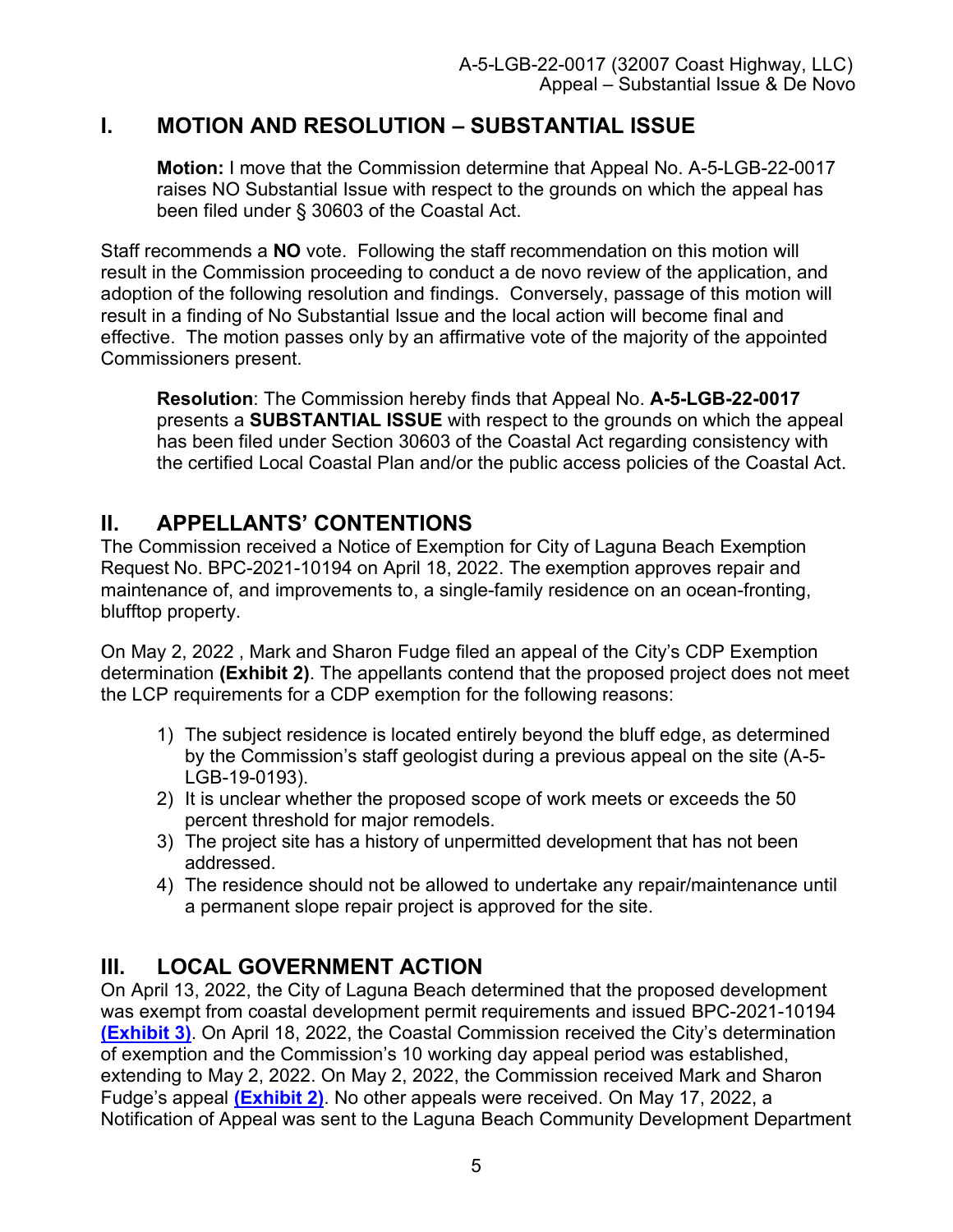and the applicant, notifying each party of the appeal of the City's coastal development permit exemption. The City's decision was automatically stayed, pursuant to Public Resources Code Section 30623, pending Commission action on the appeal.

# <span id="page-5-0"></span>**IV. APPEAL PROCEDURES**

After certification of LCPs, the Coastal Act provides for limited appeals to the Coastal Commission of certain local government actions on CDPs. Development approved by cities or counties may be appealed if it is located within certain geographic appealable areas, such as those located between the sea and the first public road paralleling the sea or within 100 feet of any wetland, estuary, or stream, or within 300 feet of the top of the seaward face of a coastal bluff.

Section 30603 of the Coastal Act states in relevant part:

- (a) After certification of its Local Coastal Program, an action taken by a local government on a Coastal Development Permit application may be appealed to the Commission for only the following types of developments:
	- (1) Developments approved by the local government between the sea and the first public road paralleling the sea or within 300 feet of the inland extent of any beach or of the mean high tide line of the sea where there is no beach, whichever is the greater distance.
	- (2) Developments approved by the local government not included within paragraph (1) that are located on tidelands, submerged lands, public trust lands, within 100 feet of any wetland, estuary, stream, or within 300 feet of the top of the seaward face of any coastal bluff.

The project site is in an appealable area because it is located between the sea and the first public road paralleling the sea and within 300 feet of the inland extent of any beach. The project site would also qualify as an appealable area based on Section 30603(a)(2) because of its location on the bluff. The issues raised in the subject appeal, on which the Commission finds there is a substantial issue as described further below, apply to proposed development located in the appeals area.

### **Grounds for Appeal**

The grounds for appeal of an approved local CDP in the appealable area are stated in Section 30603(b)(1):

(b)(1) The grounds for an appeal pursuant to subdivision (a) shall be limited to an allegation that the development does not conform to the standards set forth in the certified Local Coastal Program or the public access policies set forth in this division.

Section 30625(b)(2) of the Coastal Act requires a de novo review of the appealed project unless the Commission determines that no substantial issue exists with respect to the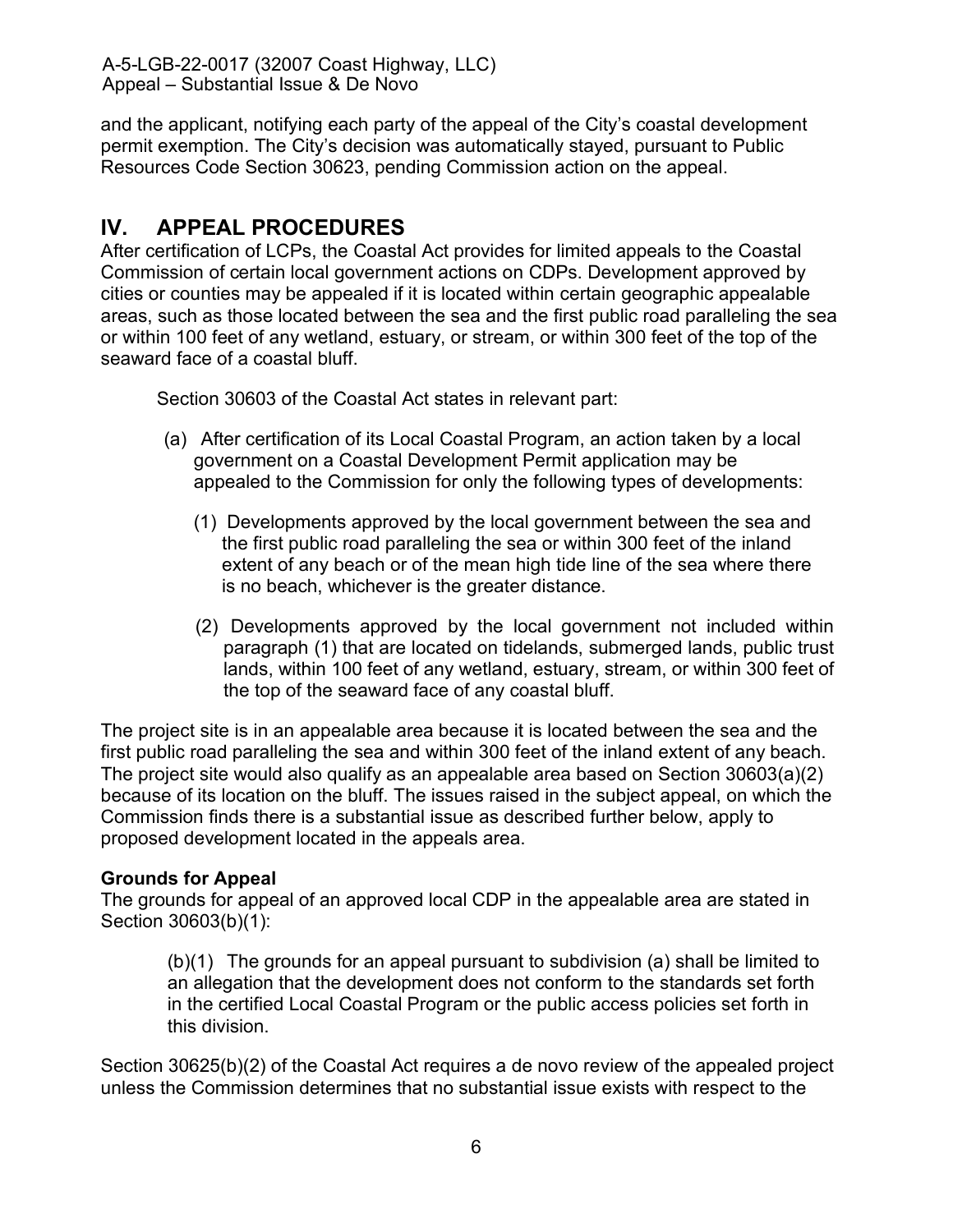grounds on which an appeal has been filed pursuant to Section 30603(a). If Commission staff recommends a finding of substantial issue, and there is no motion from the Commission to find no substantial issue, the substantial issue question will be considered presumed, and the Commission will proceed to the de novo portion of the public hearing on the merits of the project. A de novo review of the merits of the project uses the certified LCP as the standard of review. (Section 30604(b).) In addition, for projects located between the first public road and the sea, a specific finding must be made at the de novo stage of the appeal that any approved project is consistent with the public access and recreation policies of the Coastal Act. (Section 30604(c).) Sections 13110-13120 of Title 14 of the California Code of Regulations further explain the appeal hearing process.

### **Qualifications to Testify before the Commission**

If the Commission, by a vote of three or more Commissioners, decides to hear arguments and vote on the substantial issue question, proponents and opponents will have an opportunity to address whether the appeal raises a substantial issue. The time limit for public testimony will be set by the chair at the time of the hearing. As noted in Section 13117 of Title 14 of the California Code of Regulations, the only persons qualified to testify before the Commission at the substantial issue portion of the appeal process are the applicant, persons who opposed the application before the local government (or their representatives), and the local government. In this case, the record reflects that Mark and Sharon Fudge were unable to oppose the project at the local level because the City did not hold a public hearing for the exemption request but qualify as aggrieved parties pursuant to Section 30625 of the Coastal Act. Testimony from persons other than Mark Fudge and Sharon Fudge must be submitted in writing.

Upon the close of the public hearing, the Commission will vote on the substantial issue matter. It takes a majority of Commissioners present to find that no substantial issue is raised by the local approval of the subject project. If the Commission finds that the appeal raises a substantial issue, the de novo phase of the hearing will immediately follow, during which the Commission will take public testimony.

# <span id="page-6-0"></span>**V. FINDINGS AND DECLARATIONS – SUBSTANTIAL ISSUE**

#### <span id="page-6-1"></span>**A. PROJECT DESCRIPTION AND LOCATION**

The applicant is proposing the following work at the site of a blufftop single-family residence: replacement of all existing doors and windows; replacement of existing decks at main house and garage; repair of gutters and downspouts of existing roofs, upper decks, and lower decks; repair of side yard stairway (including treads, risers, stair stringers, railing, and landing decks); remodel room below garage; repair of existing funicular; removal of wood siding and replacement with stucco; interior repairs to main house; re-roof repair of driveway deck; replacement of mechanized equipment; and replacement of existing hardscape. The project is located within the South Laguna area of Laguna Beach, in Orange County, seaward of Pacific Coast Highway (PCH).

The project site is a flag-shaped, 12,410 sq. ft. lot that is developed with a single-family residence near the toe of the bluff, a detached two-car garage located at street level at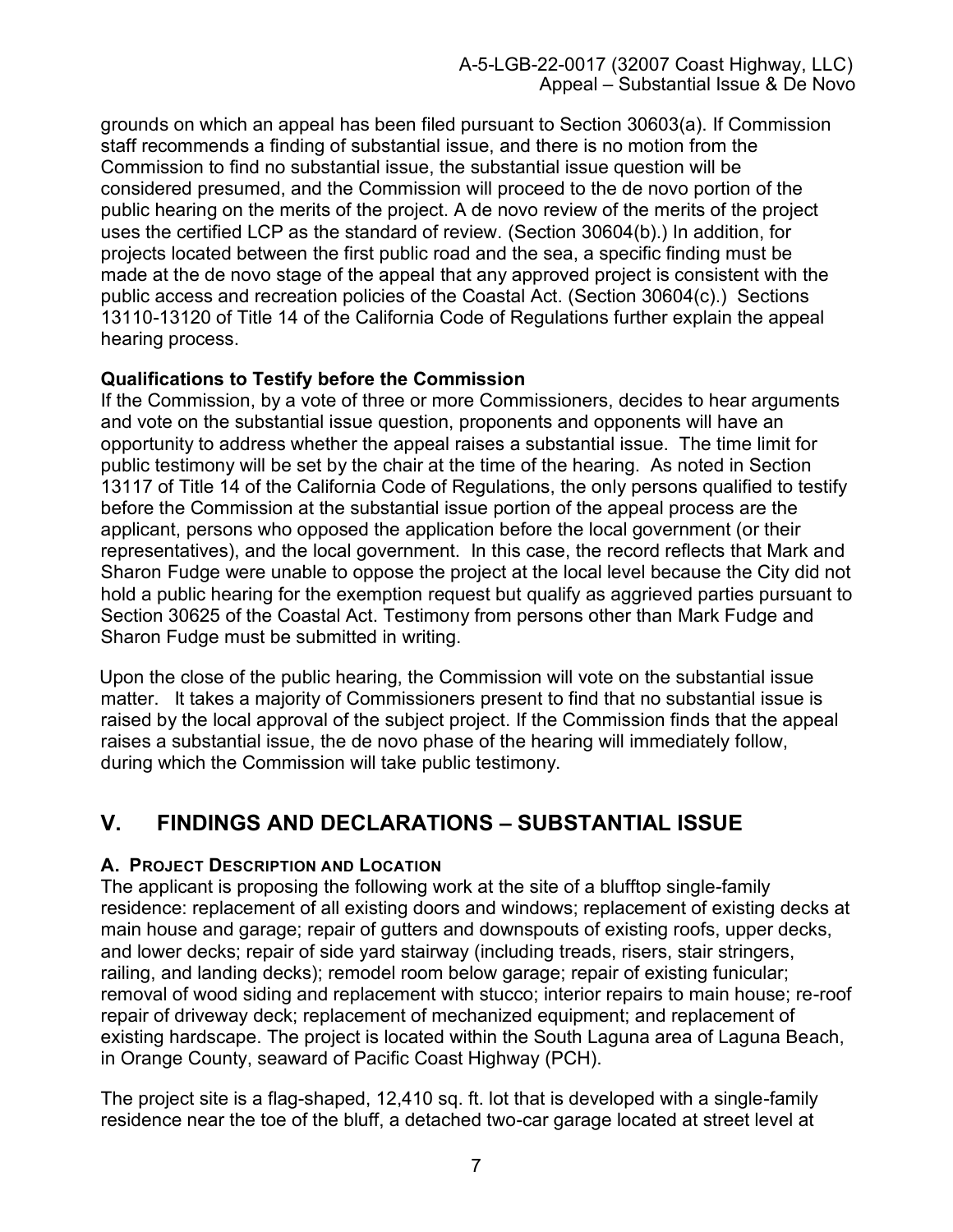PCH, and a funicular that runs between the garage and the residence up the slope **[\(Exhibit 1\)](https://documents.coastal.ca.gov/reports/2022/6/Th13a/Th13a-6-2022-exhibits.pdf)**.

The project site shares a bluff slope with a neighboring parcel at 32005 Coast Highway (which the project site abuts on the east and the north). The 32005 Coast Highway lot is located at the top of the slope (adjacent to PCH), whereas the project site is located at the bottom of the slope. The slope that connects the two properties has been subject to erosion for decades. According to City records and previous geologic reports, the slope has been repeatedly impacted by unpermitted grading, erosion and debris flow.

## **Project Site History**

The single-family residence and detached garage were constructed in 1971 under Permit V-7607, Issued by the Orange County Planning Commission. The residence and structure were permitted prior to the passage of Proposition 20 in 1972; therefore, both structures are considered "pre-coastal."

On January 4, 1972, the Orange County Planning Commission granted Use Permit UP-3227 for the location of underground pipelines and utilities for the single-family residence/garage, and for the removal of a dedication for an access easement. On August 1, 1972, the Orange County Planning Commission approved an amendment to UP-3227 for an addition to the garage, and construction of a rail-tram (i.e. funicular).

On January 5, 1973, the owner at the time filed another Use Permit application (UP-3383) for the following development: 1) one beach access stairway and two associated wooden decks at the top and bottom of the stairs; 2) a one-story addition to the residence not to exceed 34 ft. at its highest point; 3) a wooden deck and stairway; 4) a 20-ft. high concrete block/reinforced steel retaining wall associated with the proposed wooden deck; 5) a swimming pool to be located on the wooden deck; 6) a roof structure to be located over the swimming pool/deck; 7) a wooden stairway from the third-story deck to the second story; 8) a stair landing under the funicular; 9) 3.5 ft. high wooden fences along the property lines; and 10) a 10-ft. by 15-ft. wooden deck over a water drain pipe with an associated wooden staircase leading to the residence. On February 27, 1973, The Orange County Planning Commission issued a letter to the then-property owner stating that although the County approved UP-3383, "a permit from the Coastal Commission may be required before [you] can legally proceed with any development authorized by this application." There is no evidence of Commission action for any of the development described in UP-3383. Based on aerial photographs taken between 1972 and the present, it appears that the only development described in UP-3383 that was actually constructed was the beach access staircase and associated decks (thus making these structures unpermitted development).

On February 25, 2015, the then-property owner (Summit Circle, LLC) submitted a CDP and Design Review application No. 15-0593 to the City for a 1,081 sq. ft. two-story addition to the single-family residence, lower and upper deck additions on the seaward side of the residence, a demolition and rebuild of the existing roof, conversion of garage storage to a new parking space, reconstruction of the funicular, a new spa, new hardscaping, new retaining walls, and new landscaping. Several public hearings were heard between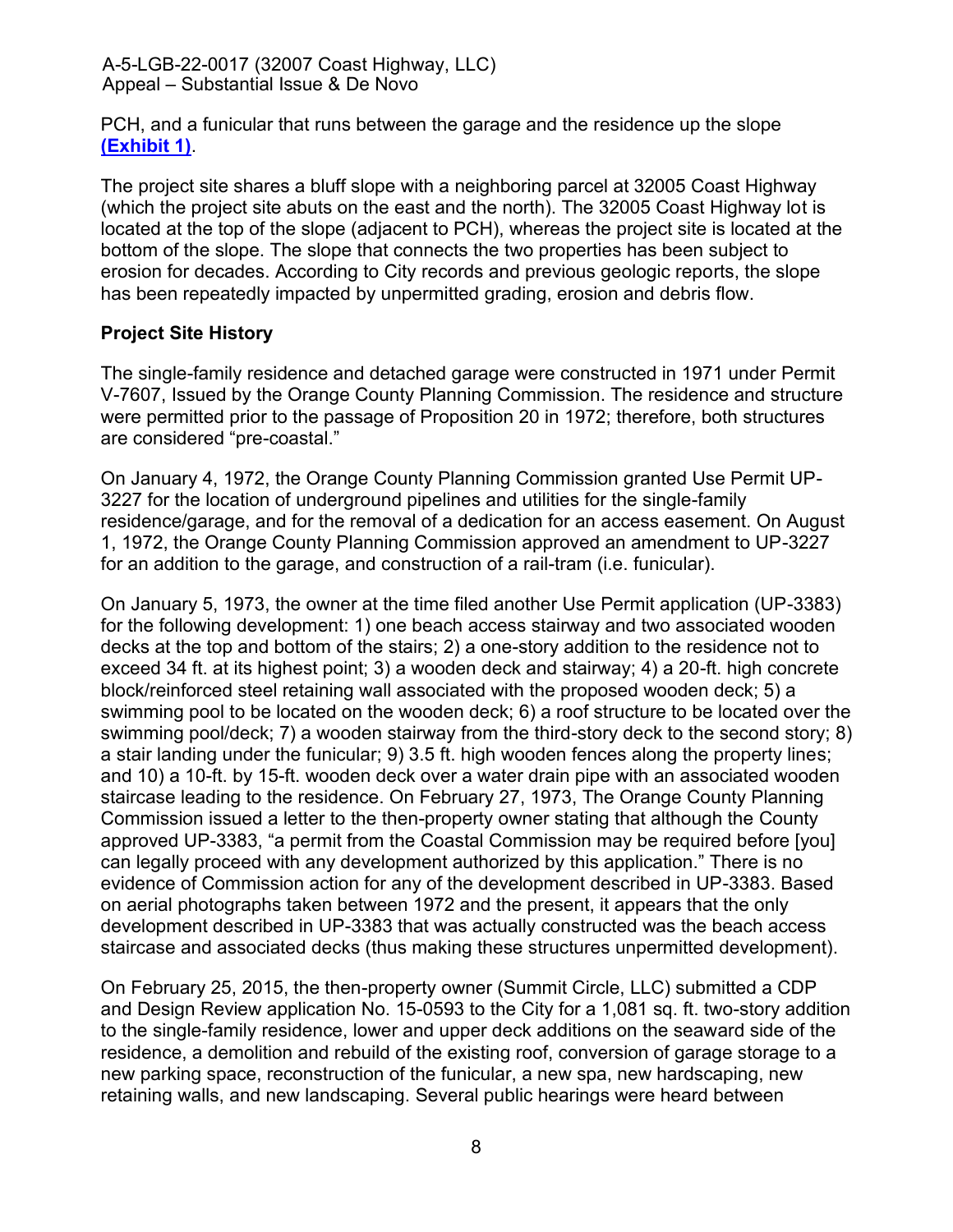October 8, 2015 and September 14, 2017. However, it appears that the project was withdrawn from City review.

The City granted Building Permit RBP-2015-1327 "to repair and replace [the] existing beach access staircase, treads, and guardrails." At the time, the City determined that the project was exempt from CDP requirements because the project was considered a repair/maintenance activity. Mark and Sharon Fudge wrote to the Coastal Commission Executive Director on October 19, 2018 to challenge the City's exemption determination for the beach staircase repair/replacement. On October 22, 2018, the Executive Director determined that the stair replacement/reconstruction was new development and did not qualify as a "repair and maintenance" activity and therefore, required a CDP. To date, there is no evidence of a CDP for the beach staircase replacement, making that unpermitted development.

On July 26, 2016, the City issued a building permit RBP-2016-1065, but not a CDP, for "emergency slope stabilization." The City incorrectly issued an "emergency permit"<sup>1</sup> for the work. Further, the City also determined that a CDP was not required because the project site is located "in a landlocked area." In fact, any property in the coastal zone, whether or not it is landlocked, requires a CDP for such development, and in this area the permitting authority for an Emergency CDP is solely the Coastal Commission. This issue was brought up during review of a local CDP Application (17-0491) to authorize similar non-emergency slope stabilization activities on the adjacent 32005 Coast Highway Parcel. After Local CDP 17-0491 was approved by the City, Mark Fudge appealed the local permit to the Coastal Commission (Appeal No. A-5-LGB-17-0050), contending among other things that a portion of the slope stabilization occurred on the subject 32007 parcel (a soldier pile retaining wall along the northern side of the property that borders the 32001 Coast Highway parcel runs across both properties 32005 and 32007) and is unpermitted. The Commission found substantial issue with that appeal on November 9, 2017.

During the winter of 2018, storm conditions contributed to surficial instability leading to debris and mudflow onto the project site, the 32005 Coast Highway property, and the neighboring property to the north. On March 5, 2019, the Coastal Commission's Executive Director issued Emergency Permit G-5-19-0011. The emergency permit authorized the grading and benching of soil, construction of a terrace and fill with a geogrid layer, construction of new subdrains, and construction of a temporary wood lagging retaining wall supported by gravel piles mid-way down the slope to protect the subject residence. On April 3, 2019, a corrected Emergency Permit was issued which clarified the amount of authorized grading (525 cubic yards), and was scheduled to expire on May 3, 2019. The Emergency Permit was granted two extensions. On September 10, 2019, the emergency work authorized under the Emergency CDP was determined to be complete.

On August 8, 2019, the City approved Local CDP 18-2660 for an interior remodel of the existing single-family residence, replacement of exterior doors and windows in the same openings, stucco repair and patching, and interior floor plan reconfiguration with no foundation work. On September 10, 2019, Mark and Sharon Fudge appealed the local CDP

<sup>&</sup>lt;sup>1</sup> The authority to issue emergency permits on ocean-fronting lots in Laguna Beach rests with the Coastal Commission, not the local government.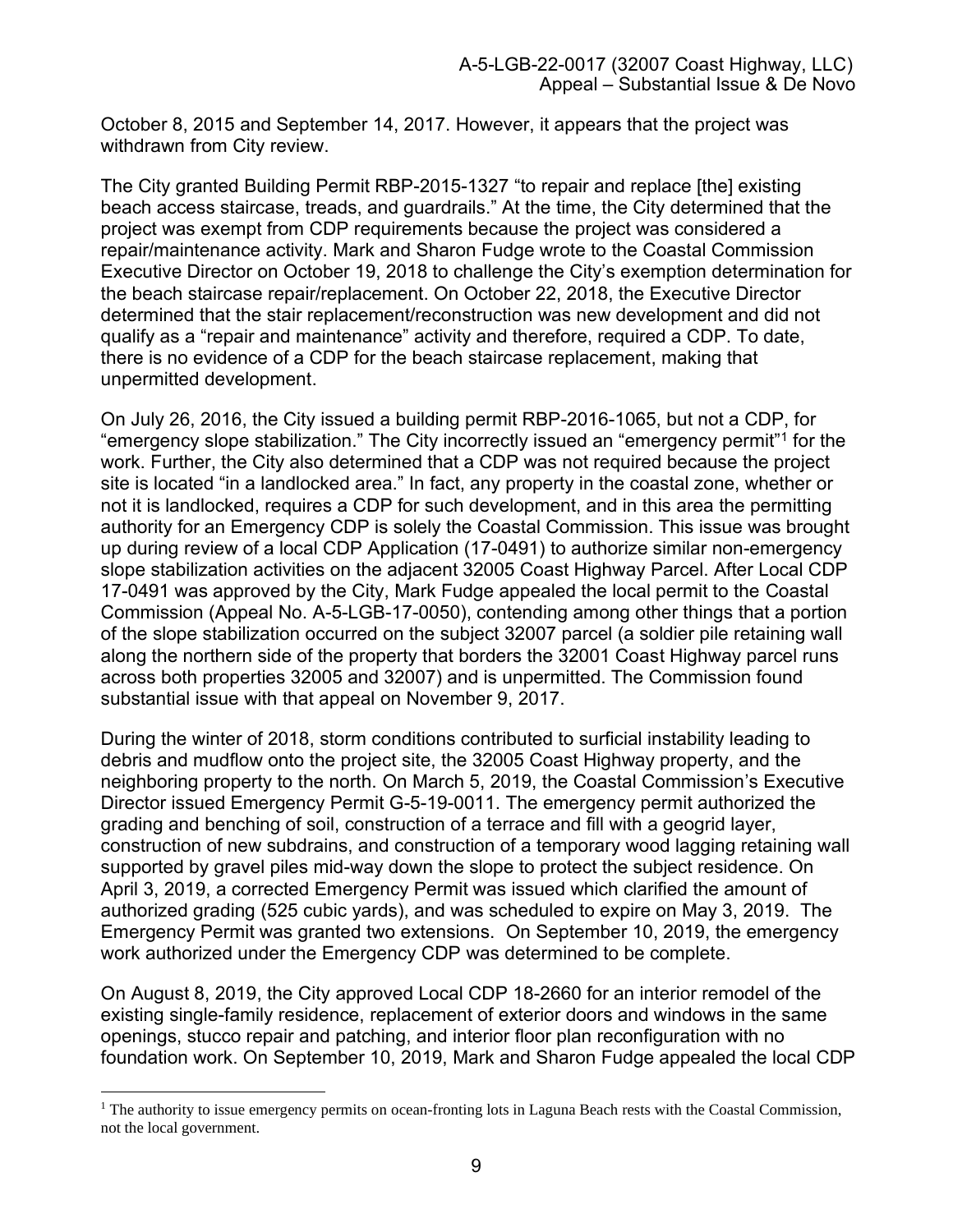to the Coastal Commission. On November 13, 2019, the Commission found substantial issue with the project because the City's findings did not consider the bluff edge setback and redevelopment policies, the City did not determine whether the proposed development constitutes "new development," and the City did not identify the existing beach access staircase as unpermitted development that is subject to Land Use Element Policy 7.3.8.

Pursuant to the conditions of the Emergency CDP, the applicant obtained Local CDPs DRA 20-20 and DRA 20-22 to request permanent authorization of the structures constructed under the emergency permit. Mark and Sharon Fudge appealed these local CDPs to the Coastal Commission on October 13, 2020. The applicant provided a 49-day waiver on October 27, 2020. To date, these appeals have not been scheduled for a hearing because the proposed permanent slope repair is still being evaluated and the property has new ownership.

### <span id="page-9-0"></span>**B. LOCAL COASTAL PROGRAM CERTIFICATION**

The City of Laguna Beach Local Coastal Program (LCP) was certified on January 13, 1993. The City's LCP is comprised of a Land Use Plan (LUP) and an Implementation Plan (IP). The City's Land Use Plan is comprised of a variety of planning documents including the Land Use Element (LUE), Open Space/Conservation Element, Technical Appendix, and Fuel Modification Guidelines (of the Safety General Element of the City's General Plan as adopted by Resolution 89.104). The Implementation Plan (IP) of the City of Laguna Beach certified Local Coastal Program (LCP) is comprised of over 10 documents, including Title 25, the City's Zoning Code. The Coastal Land Use Element of the LCP was updated and replaced in its entirety via LCPA 1-10 in 2012. The Open Space/Conservation Element and Title 25 have been amended a number of times since original certification. Laguna Beach has a certified Local Coastal Program (LCP), but there are four areas of deferred certification in the City: Irvine Cove, Blue Lagoon, Hobo Canyon, and Three Arch Bay. The project site is located within the City of Laguna Beach's certified jurisdiction and is subject to the policies of the certified LCP.

### <span id="page-9-1"></span>**C. FACTORS TO BE CONSIDERED IN SUBSTANTIAL ISSUE ANALYSIS**

Section 13115(c) of the Commission regulations provides that the Commission may consider the following five factors when determining if a local action raises a significant issue:

1. The degree of factual and legal support for the local government's decision that the development is consistent or inconsistent with the applicable standard of review;

2. The extent and scope of the development as approved or denied by the local government;

3. The significance of the coastal resources affected by the decision;

4. The precedential value of the local government's decision for future interpretations of its LCP; and,

5. Whether the appeal raises local issues, or those of regional or statewide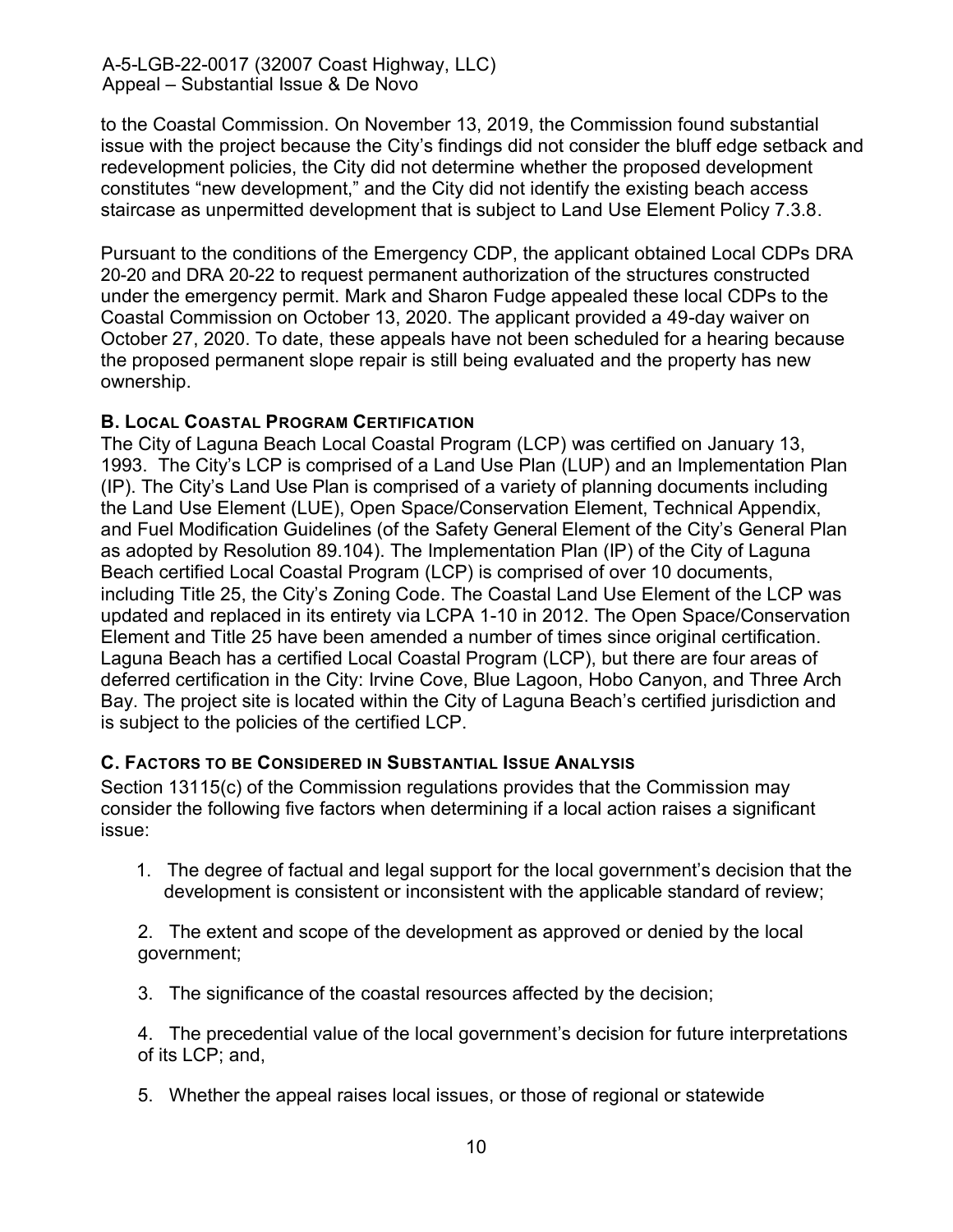significance.

The Commission may, but need not, assign a particular weight to a factor.

Staff is recommending that the Commission find that a substantial issue exists with respect to the grounds on which an appeal has been filed pursuant to Section 30603(a) of the Coastal Act.

### <span id="page-10-0"></span>**D. SUBSTANTIAL ISSUE ANALYSIS**

Section 25.07.008 of the Title 25 Zoning Code (Exemptions) states, in part:

(A) Certain types of development, described as follows, are considered to be without risk of adverse environmental effect on coastal resources, including public access, and therefore do not require a coastal development permit unless indicated otherwise.

(1) Improvements to Single-family Dwellings. Improvements to single-family dwellings and mobile homes including structures located on the same lot as the single-family dwelling are normally associated with a single-family dwelling such as garages, swimming pools, fences, storage sheds and landscaping are exempt unless classified as one of the following:

(a) Guest houses and self-contained accessory dwelling units;

(b) Improvements to any structure where the structure or the improvement is located on a beach, in a wetland or stream, seaward of the mean high tide line, within fifty feet of a coastal bluff edge, in an environmentally sensitive habitat area, and/or in an area designated as highly scenic in the certified Land Use Plan;

(c) Improvements to any structure where the structure or the improvement is located between the sea and the first public roadway paralleling the sea, or within three hundred (300) feet of the inland extent of any beach or of the mean high tide line of the sea where there is no beach, whichever is the greater distance when such improvements would constitute or result in any of the following:

(1) An increase of ten percent or more of an internal floor area of the existing structure on the building site or an additional increase in floor area (meaning an improvement to the structure had previously occurred pursuant to an exemption) bringing the aggregate increase to ten percent or more cumulatively over time,

(2) An increase in height of more than ten percent of any structure,

(3) The construction, placement or establishment of a detached structure such as a garage, fence, shoreline protective works, or docks;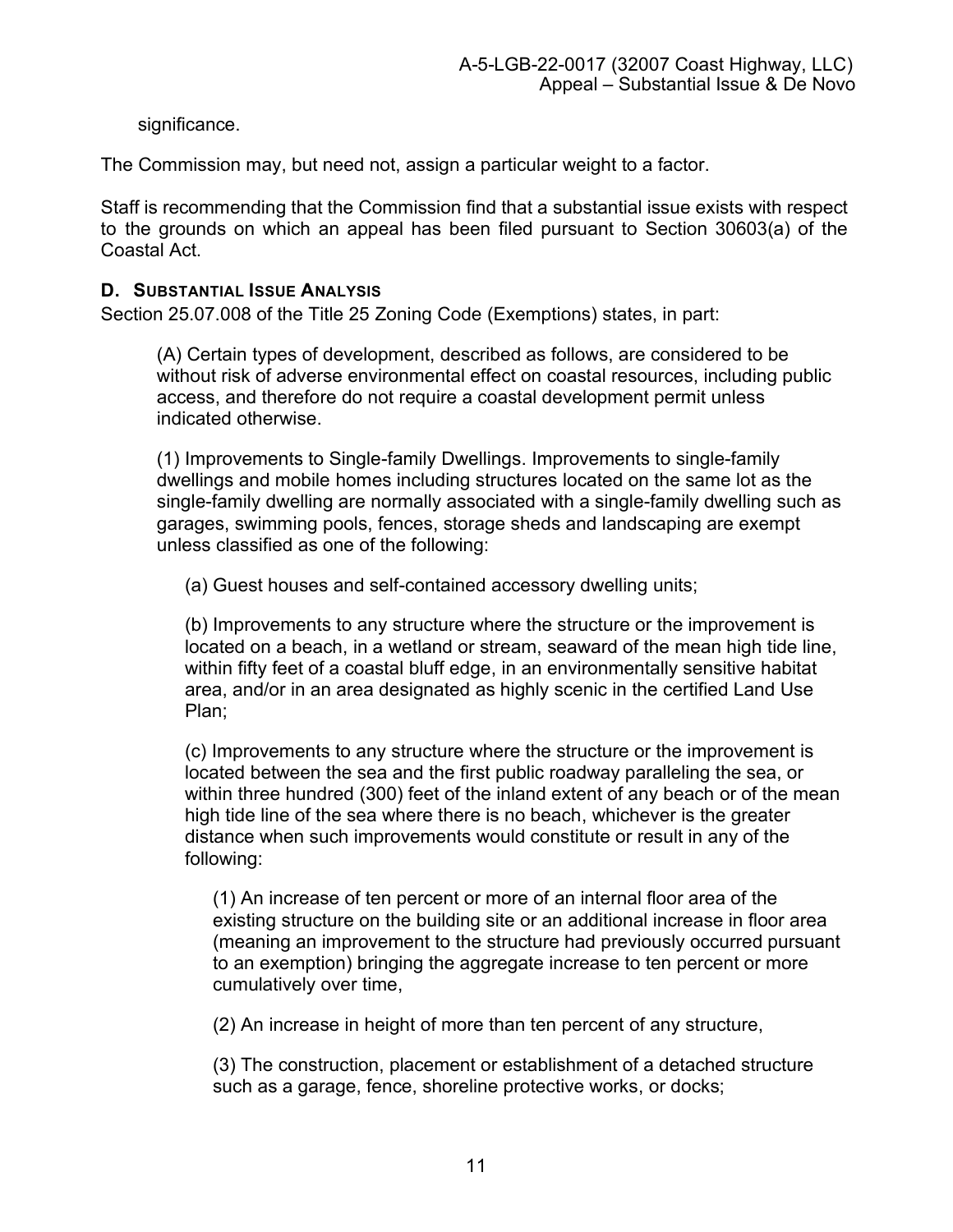. . .

(g) Any significant alteration of land forms including removal or placement of vegetation on a beach, wetland, or sand dune, or within fifty feet of the edge of a coastal bluff or stream, or in areas of natural vegetation or in other environmentally sensitive areas.

(3) Repair and Maintenance Activities. Repair and maintenance activities that do not result in an addition to, or enlargement or expansion of, the object of such repair and maintenance activities, except the following types of development, which are not exempt:

. . .

(d) Any repair or maintenance to facilities or structures or work located in an environmentally sensitive habitat area, any sand area, within fifty (50) feet of the edge of a coastal bluff or environmentally sensitive habitat area; or within twenty (20) feet of any coastal waters and streams that include:

1. The placement or removal, whether temporary or permanent, of rip-rap, rocks, sand or other beach materials or any other forms of solid materials.

2. The presence, whether temporary or permanent, of mechanized equipment (excluding small hand tools, such as power saws, hand drills, nail guns) or outdoor storage of construction materials within the areas identified above in this subsection . . .

As stated in Section IV of this report, the grounds for an appeal of an exemption issued by the local government are the project's conformity with the policies of the LCP. The primary basis of the appeal rests on the assertion that the proposed project is not eligible for a CDP exemption pursuant to the City of Laguna Beach's LCP. The appellants raise a substantial issue as discussed in detail below.

The City granted a CDP exemption for the following work: replacement of all existing doors and windows; replacement of existing decks at main house and garage; repair of gutters and downspouts of existing roofs, upper decks, and lower decks; repair of side yard stairway (including treads, risers, stair stringers, railing, and landing decks); remodel room below garage; repair of existing funicular; removal of wood siding and replacement with stucco; interior repairs to main house; re-roof repair of driveway deck; replacement of mechanized equipment; and replacement of existing hardscape. The remodel of the room below the garage can be classified as an improvement to an existing single-family residence, while the rest of the work would be classified as repair and maintenance activities.

Section 25.07.008(A)(1) states that improvements to single-family structures are not exempt if the structure is located on a beach, wetland or stream, or located where the structure or proposed improvements would encroach within fifty feet of a coastal bluff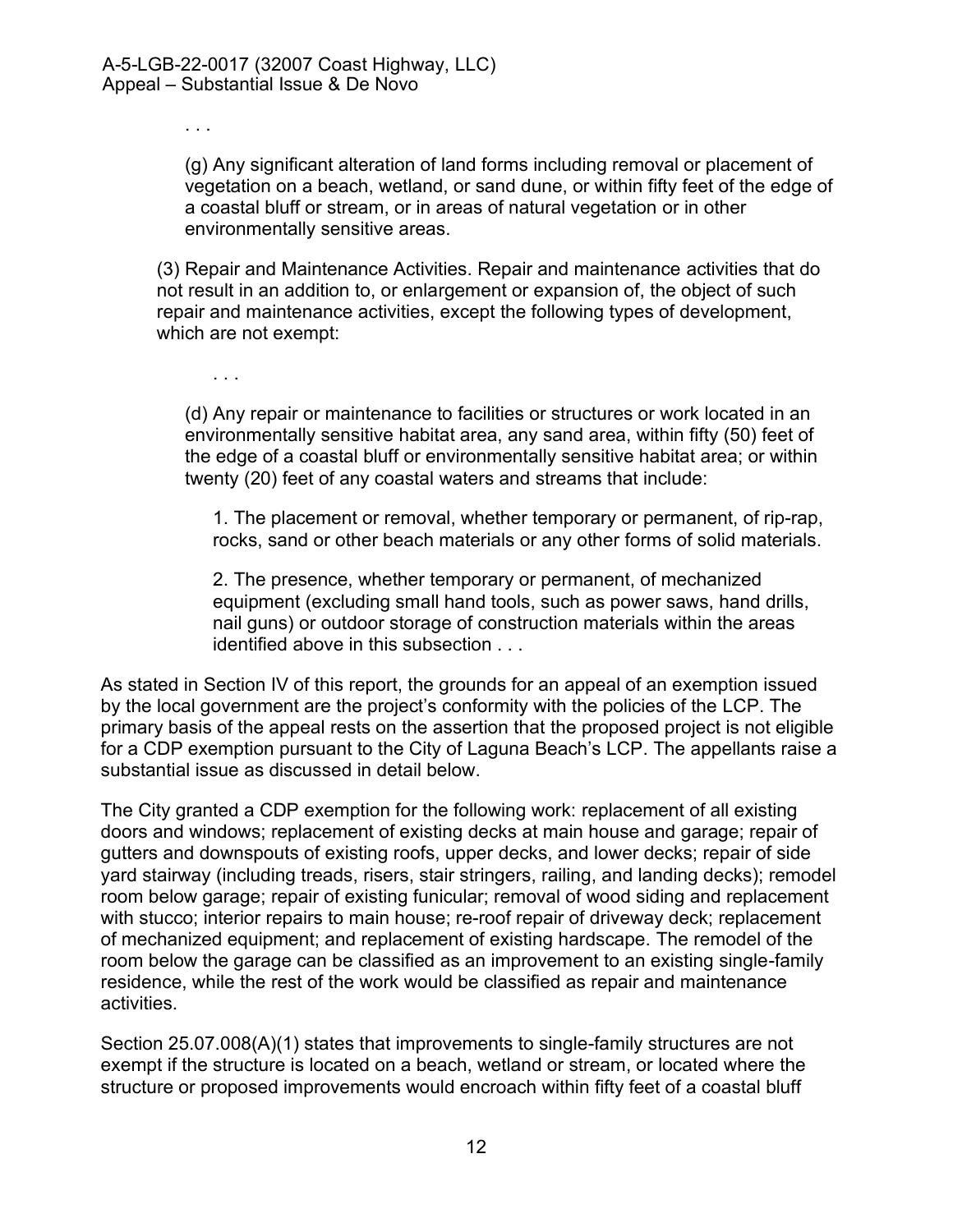edge. Section 25.07.008(A)(3) states that repair and maintenance activities may be exempt from CDP requirements if the structure meets a certain set of criteria detailed in its corresponding subsections.

As mentioned earlier, the subject site is located on a bluff-top lot. The proposed scope of work consists of a series of repairs of and a minor improvement to an existing singlefamily residence. In a 2019 appeal for a similar repair and maintenance project at this site, the Commission's staff geologist determined the bluff edge to be at the 150 ft. contour of the slope, which is closer to Coast Highway and completely landward of the residence. Thus, the proposed room remodel would be classified as development described in Section 25.07.008(A)(2) that would not be eligible for a CDP exemption.

Section 25.07.008(A)(3)(d) states that repair and maintenance actions located within 50 ft. of a coastal bluff edge are not exempt from CDP requirements if the proposed work includes temporary or permanent placement or removal of any solid material, the temporary or permanent presence of mechanized equipment, or the outdoor storage of construction materials. The proposed repair and maintenance actions would include removal and placement of solid materials and mechanized equipment along a coastal bluff face, which would thus preclude the project from being eligible for a CDP exemption. It is also unlikely the repair and maintenance could be carried out with only hand tools and there is no evidence in the City record to suggest the usage of hand tools is planned or required. Finally, the new hardscape on the bluff is not exempt.

In its incorrect application of Section 25.07.008 regarding CDP exemptions, the City did not provide adequate factual support for its decision to approve a CDP exemption for the project.

The appellants also contend that the City did not clarify whether the extent of approved demolition and alterations meets or exceeds the 50 percent threshold used to characterize major remodels.

The certified LCP defines a major remodel as follows:

Major Remodel -Alteration of or an addition to an existing building or structure that increases the square footage of the existing building or structure by 50% or more; or demolition, removal, replacement and/or reconstruction of 50% or more of the existing structure; greater specificity shall be provided in the Laguna Beach Municipal Code.

The proposed project consists of a series of repairs and small improvements to an existing single-family residence. Although the scope of work appears to describe only minimal remodels, the City did not provide any project plans with its exemption determination to confirm that approve scope of work would not cumulatively result in a major remodel pursuant to the certified LCP's definition. Therefore, the City did not adequately support its decision to approve an exemption for the proposed project, and the appellants' contention raises a substantial issue.

The appellants' third contention is that the project site has a history of unpermitted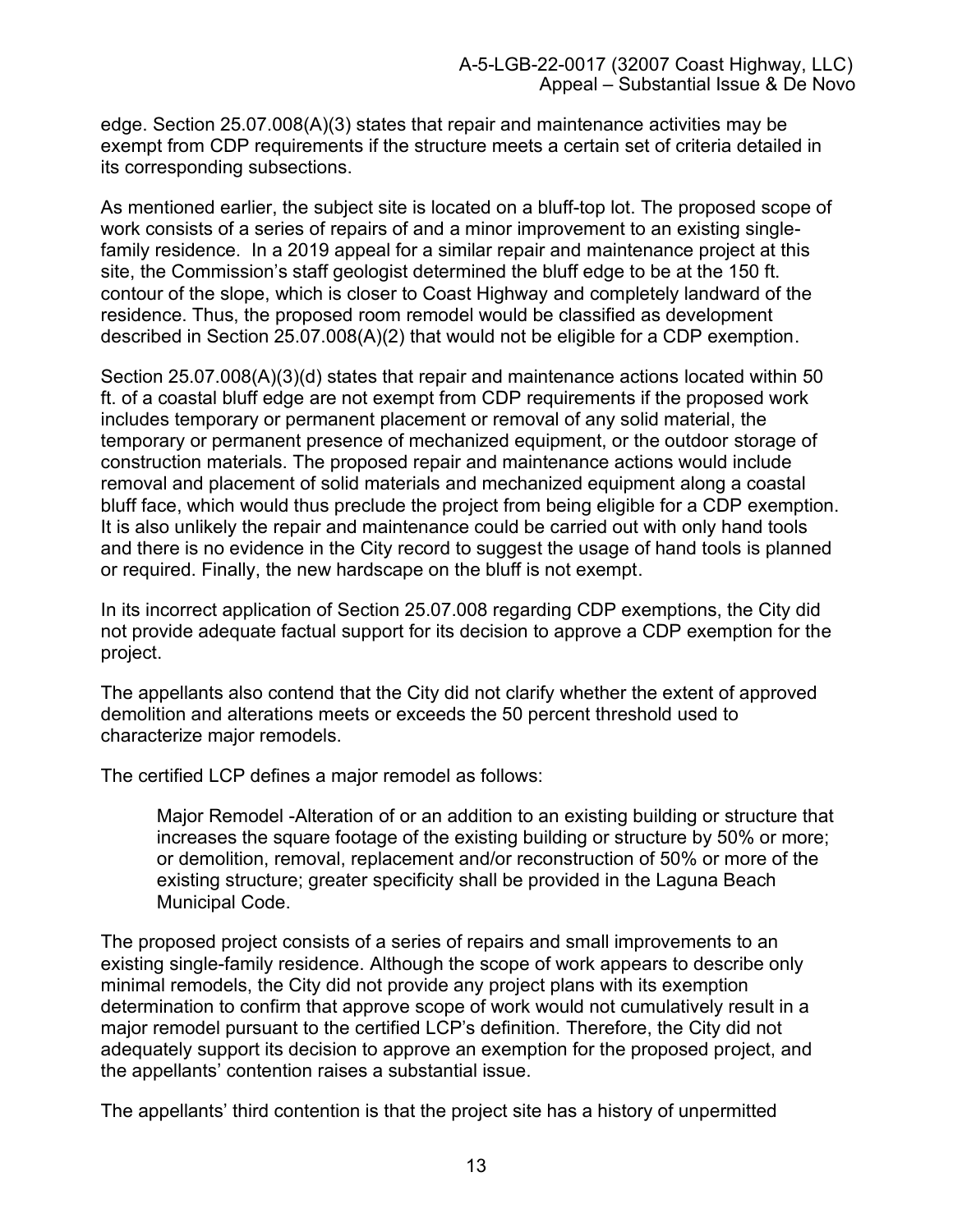development, and thus, the City should not have approved an exemption for the site. As described above, the project site does contain development that was undertaken without the benefit of a CDP, including a nine-caisson wall located along the northern property line. However, onsite unpermitted development is not in itself a basis for appeal. Therefore, this contention does not rise to the level of substantial issue.

The appellants' final contention is no repair or maintenance, exempt or otherwise, should occur on the project site until a permanent slope repair project is approved. As mentioned earlier in this report, the subject slope has been eroding for decades. Although a temporary repair was authorized on the site pursuant to Emergency Permit G-19-0293, a permanent slope repair has not been authorized for this site. The applicant sought two local CDPs for a permanent slope repair, which were subsequently appealed to the Commission in 2020. At this time, staff has not scheduled a hearing for a permanent slope repair because analysis is still ongoing for the proposed method of slope repair as well as potential project alternatives, and there is a new property owner which may change the proposed development that was previously appealed. In this case, the applicant is proposing minor repairs and maintenance to an existing residence, which is an entirely separate project. The appellants' contention is not a basis of appeal, and therefore does not raise a substantial issue.

### **SUBSTANTIAL ISSUE FACTORS:**

The Commission typically applies five factors in making a determination whether an appeal raises a substantial issue pursuant to Section 30625(b)(2).

#### 1. **The degree of factual and legal support for the local government's decision that the development is consistent or inconsistent with the certified LCP.**

The City's decision to exempt the proposed project was not substantiated by the relevant exemption provisions of the LCP. Therefore, there is inadequate factual and legal support for the local government's decision, and this factor supports a substantial issue finding.

2. **The extent and scope of the development as approved or denied by the local**

**government.** The local government granted a CDP Exemption for the replacement of all existing doors and windows; replacement of existing decks at main house and garage; repair of gutters and downspouts of existing roofs, upper decks, and lower decks; repair of side yard stairway (including treads, risers, stair stringers, railing, and landing decks); remodel room below garage; repair of existing funicular; removal of wood siding and replacement with stucco; interior repairs to main house; re-roof repair of driveway deck; replacement of mechanized equipment; and replacement of existing hardscape. Although the extent and scope of the project appears to be a relatively minor repair and maintenance to an existing structure, the City did not provide project plans for public review. Thus, it is not possible to determine whether the proposed work would alter the primary residence or any of its accessory structures (including the decks, stairways, and funicular) by 50 percent or more. Therefore, this factor supports a finding of substantial issue.

3. **The significance of the coastal resources affected by the decision.** The subject site is an oceanfront bluff lot, which may raise specific concerns that are not routinely raised on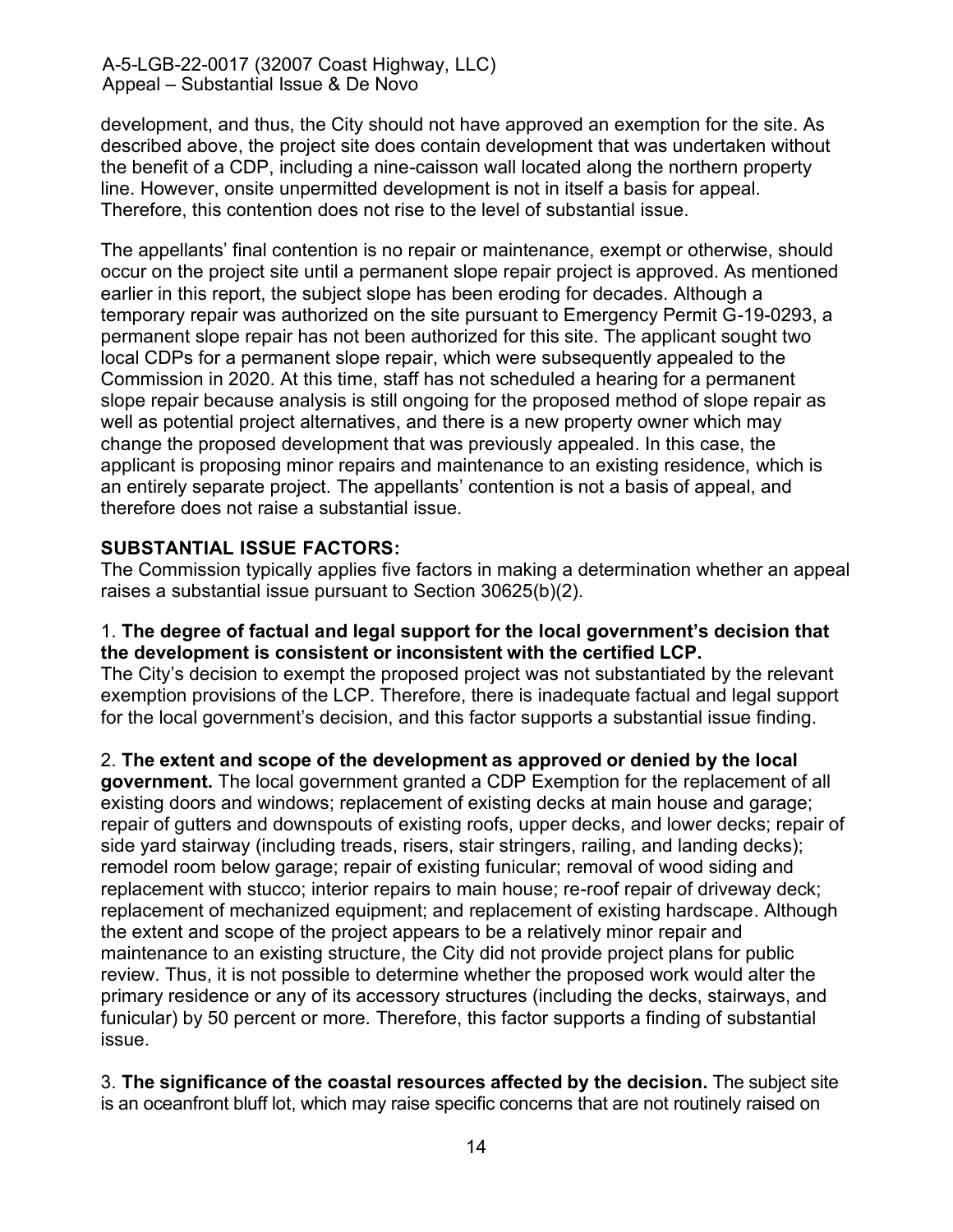interior, in-fill lots. California's coastal bluffs are a significant resource, and represent a rare and visually pleasing landform which California citizens and governments have historically sought to preserve. Coastal bluffs are dynamic geologic formations, and development on them increases the potential for geologic hazards. Development on coastal bluffs and adjacent to public beaches also can have significant impacts on scenic resources and public access opportunities. The LCP and the Coastal Act provide coastal bluffs with special protections. This factor supports a finding of substantial issue.

### 4. **The precedential value of the local government's decision for future**

**interpretations of its LCP.** The majority of ocean-fronting development in Laguna Beach is located on bluff top properties, and the exemption of this project may influence the City's decisions on future CDP applications – specifically regarding the necessity of coastal permits as opposed to exemptions. Allowing the local government's decision to authorize improvements and significant repair and maintenance activities on a bluff top home without a CDP could set a negative precedent for future LCP interpretations. If the subject exemption is found to be consistent with the LCP, there is a possibility that future project applicants will reference this action if they wish to perform more substantial bluff top or bluff face developments without a CDP. There are hundreds of these potential project locations in Laguna Beach. This factor supports a finding of substantial issue.

#### 5. **Whether the appeal raises local issues, or those of regional or statewide significance.**

Bluff top developments, and correct application of permit requirements pursuant to a certified LCP, are an issue of statewide significance, given that bluff top and bluff face structures are present and in need of repair throughout the state. Requiring local governments to make decisions consistent with their certified LCP is a matter of statewide importance.

Unsubstantiated application of these policies could have regional or statewide ramifications regarding similar LCPs and their policies regarding bluffs (e.g. repair and replacement of bluff face decks, stairs, and other accessory structures without a permit). This factor supports a finding of substantial issue.

#### **Conclusion**

In conclusion, a substantial issue exists with respect to whether the local government action conforms with the policies of the City's certified LCP and the public access policies of the Coastal Act.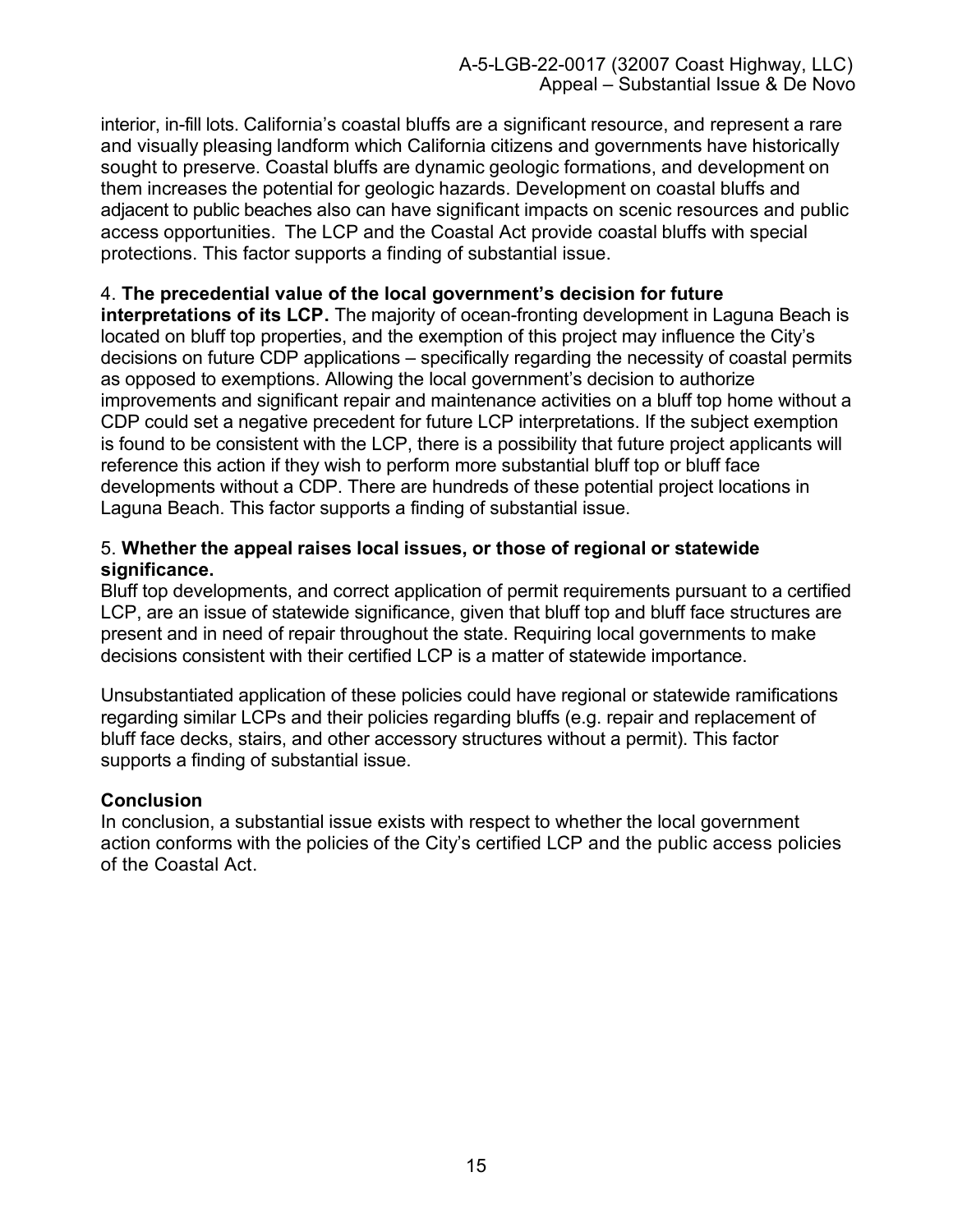# <span id="page-15-0"></span>**VI. MOTION AND RESOLUTION – CLAIM OF EXEMPTION**

**Motion:** I move that the Commission **approve** Claim of Exemption No. A-5- LGB-22-0017 for the development proposed by the applicant.

Staff recommends a **NO** vote. Failure of this motion will result in denial of the claim of exemption and adoption of the following resolution and findings. The motion passes only by affirmative vote of a majority of the Commissioners present.

### **Resolution:**

The Commission hereby denies the Claim of Exemption for the proposed development on the ground that the development is not exempt from the permitting requirements of the Laguna Beach LCP and Coastal Act and adopts the findings set forth below.

# <span id="page-15-1"></span>**VII. FINDINGS AND DECLARATIONS – CLAIM OF EXEMPTION**

Note: The Findings and Declarations in the Substantial Issue section of this staff report are hereby adopted by reference into the Findings and Declarations for the De Novo Permit.

### <span id="page-15-2"></span>**A. PROJECT DESCRIPTION**

The applicant is proposing the following work to a blufftop single-family residence: replacement of all existing doors and windows; replacement of existing decks at main house and garage; repair of gutters and downspouts of existing roofs, upper decks, and lower decks; repair of side yard stairway (including treads, risers, stair stringers, railing, and landing decks); remodel room below garage; repair of existing funicular; removal of wood siding and replacement with stucco; interior repairs to main house; re-roof repair of driveway deck; replacement of mechanized equipment; and replacement of existing hardscape.

#### <span id="page-15-3"></span>**B. COASTAL DEVELOPMENT PERMIT REQUIREMENTS**

Section 30604(b) of the Coastal Act states:

(b) After certification of the local coastal program, a coastal development permit shall be issued if the issuing agency or the commission on appeal finds that the proposed development is in conformity with the certified local coastal program.

In addition, Section 30604(c) of the Coastal Act states:

(c) Every coastal development permit issued for any development between the nearest public road and the sea or the shoreline of any body of water located within the coastal zone shall include a specific finding that the development is in conformity with the public access and public recreation policies of Chapter 3 (commencing with Section 30200).